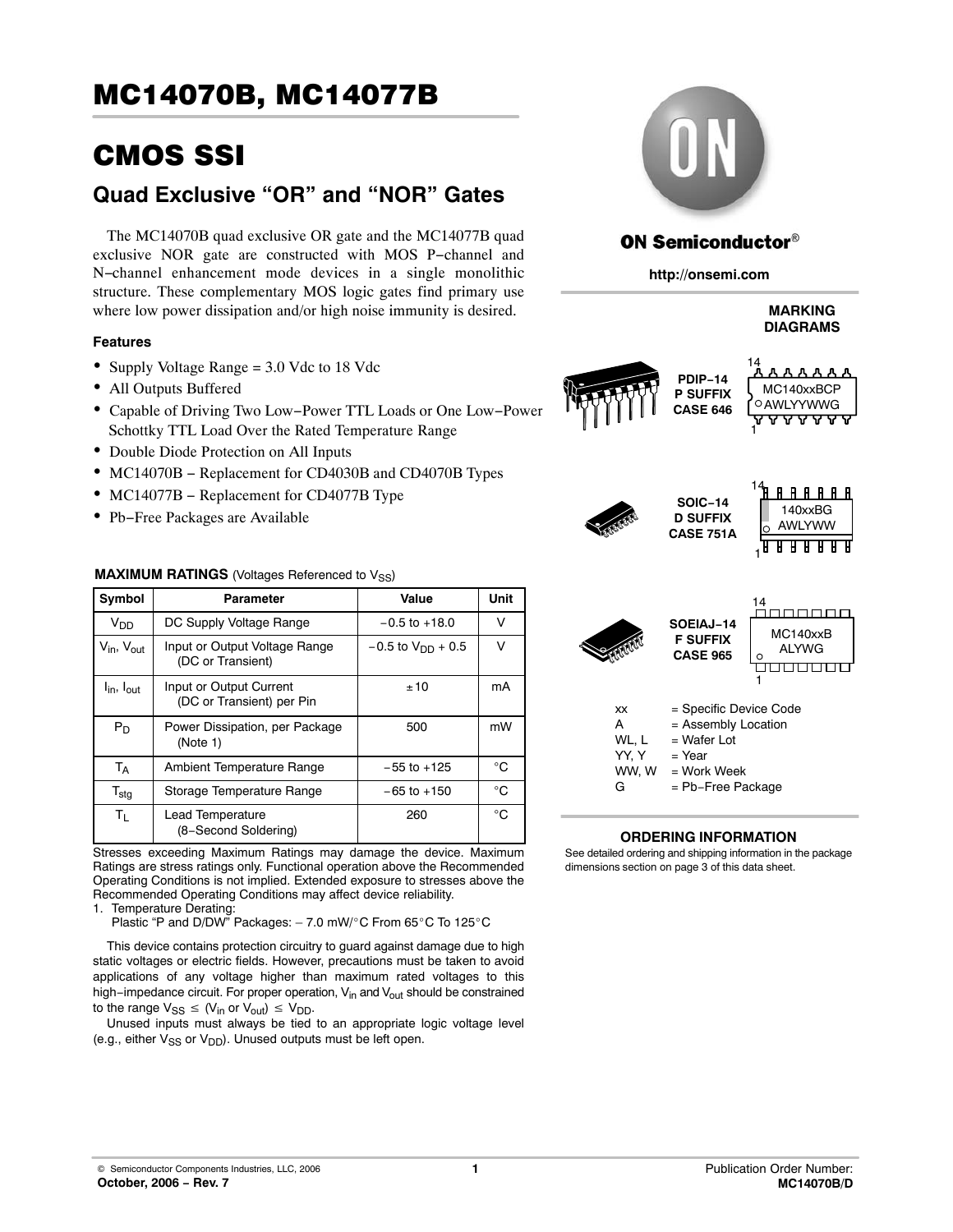# **PIN ASSIGNMENT**

| IN 1 <sub>A</sub> $\prod$ 1 $\bullet$ |    |    | 14 $\overline{J}$ V <sub>DD</sub> |
|---------------------------------------|----|----|-----------------------------------|
| IN $2_A \Box 2$                       |    |    | 13 $\Box$ IN 2 <sub>D</sub>       |
| $OUTA$ [                              | -3 |    | 12 $\Box$ IN 1 <sub>D</sub>       |
| out $_{\rm B}$ [                      |    | 11 | ] out $_{\tt D}$                  |
| IN $1_B$ $\Box$                       | 5  | 10 | ] ουτ $_{\rm c}$                  |
| IN 2 <sub>B</sub> $\Box$              | 6  | 9  | IN <sub>C</sub>                   |
| $V_{SS}$                              |    | 8  | $IN_0$                            |
|                                       |    |    |                                   |









\*Inverted output on MC14077B only. #Connect unused input to  $V_{DD}$  for MC14070B, to  $V_{SS}$  for MC14077B.

#### **Figure 2. Switching Time Test Circuit and Waveforms**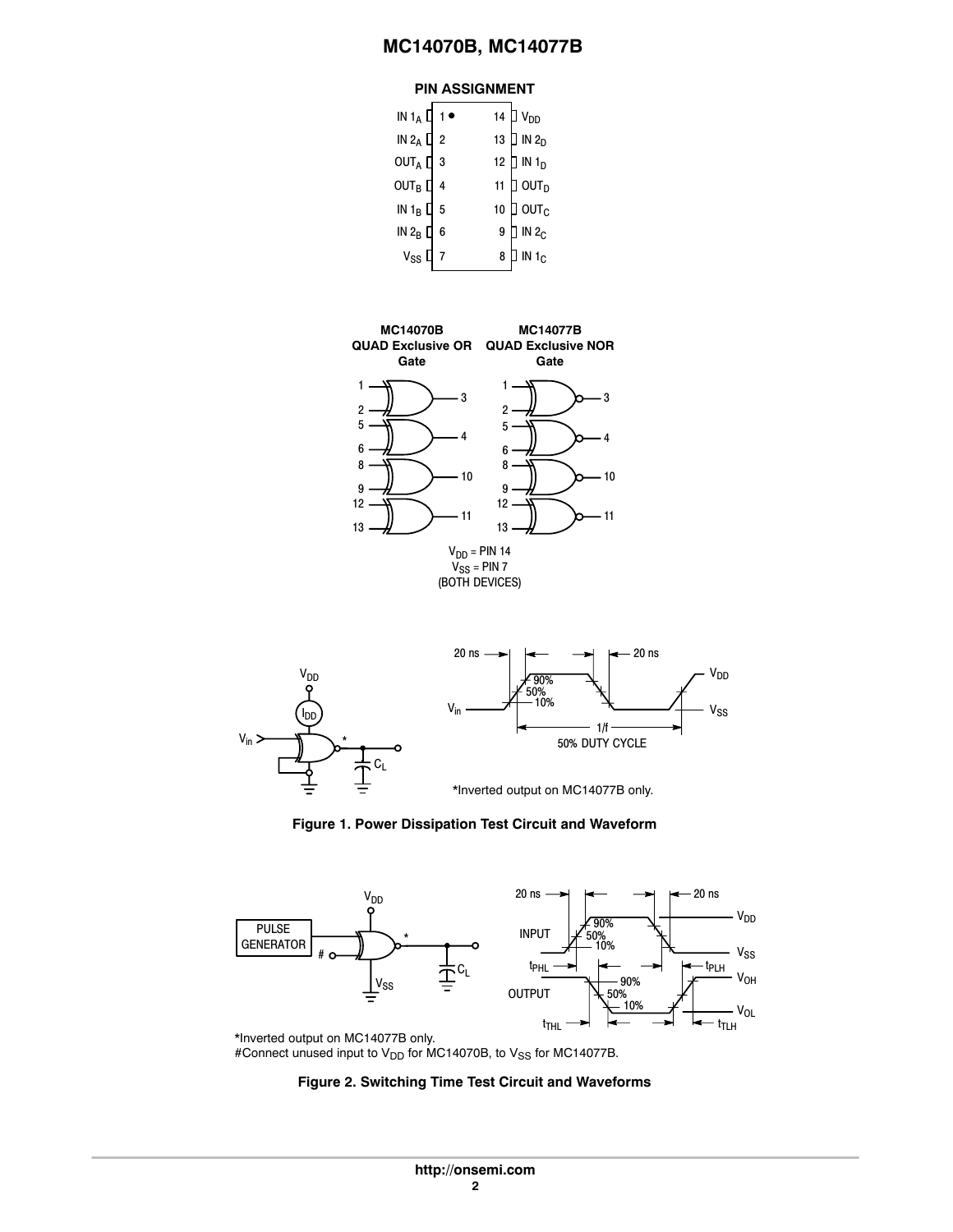# <span id="page-2-0"></span>**ORDERING INFORMATION**

| <b>Device</b>     | Package                | Shipping $\dagger$ |  |  |
|-------------------|------------------------|--------------------|--|--|
| MC14070BCP        | PDIP-14                |                    |  |  |
| MC14070BCPG       | PDIP-14<br>(Pb-Free)   | 25 Units / Rail    |  |  |
| MC14070BD         | SOIC-14                |                    |  |  |
| MC14070BDG        | SOIC-14<br>(Pb-Free)   | 55 Units / Rail    |  |  |
| MC14070BDR2       | SOIC-14                |                    |  |  |
| MC14070BDR2G      | SOIC-14<br>(Pb-Free)   | 2500 / Tape & Reel |  |  |
| MC14070BFEL       | SOEIAJ-14              | 2000 / Tape & Reel |  |  |
| MC14070BFELG      | SOEIAJ-14<br>(Pb-Free) |                    |  |  |
|                   |                        |                    |  |  |
| <b>MC14077BCP</b> | PDIP-14                |                    |  |  |
| MC14077BCPG       | $PDIP-14$<br>(Pb-Free) | 25 Units / Rail    |  |  |
| <b>MC14077BD</b>  | SOIC-14                |                    |  |  |
| MC14077BDG        | SOIC-14<br>(Pb-Free)   | 55 Units / Rail    |  |  |
| MC14077BDR2       | SOIC-14                |                    |  |  |
| MC14077BDR2G      | SOIC-14<br>(Pb-Free)   | 2500 / Tape & Reel |  |  |
| MC14077BFEL       | SOEIAJ-14              |                    |  |  |
| MC14077BFELG      | SOEIAJ-14<br>(Pb-Free) | 2000 / Tape & Reel |  |  |

†For information on tape and reel specifications, including part orientation and tape sizes, please refer to our Tape and Reel Packaging Specifications Brochure, BRD8011/D.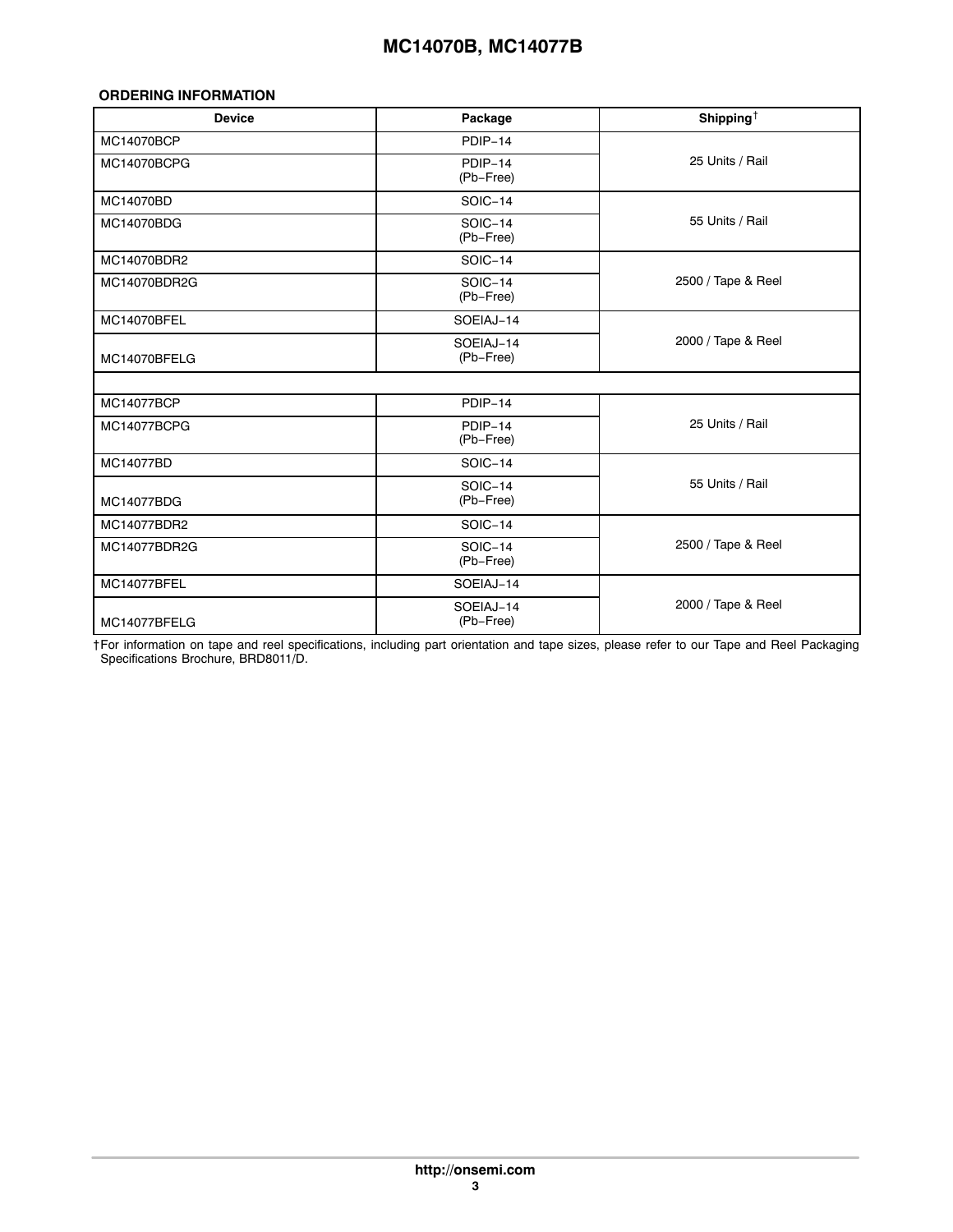|                                                                                                                                                                                                                                                                          |           |                                          |                              | $25^{\circ}$ C<br>$-55^{\circ}$ C                                                |                                                                                  |                                                                                  | $125^\circ C$                                                                                                  |                                                                                              |                                                                                  |                                                                                              |             |
|--------------------------------------------------------------------------------------------------------------------------------------------------------------------------------------------------------------------------------------------------------------------------|-----------|------------------------------------------|------------------------------|----------------------------------------------------------------------------------|----------------------------------------------------------------------------------|----------------------------------------------------------------------------------|----------------------------------------------------------------------------------------------------------------|----------------------------------------------------------------------------------------------|----------------------------------------------------------------------------------|----------------------------------------------------------------------------------------------|-------------|
| Characteristic                                                                                                                                                                                                                                                           |           | Symbol                                   | <b>V<sub>DD</sub></b><br>Vdc | Min                                                                              | Max                                                                              | Min                                                                              | <b>Typ</b><br>(Note 2)                                                                                         | <b>Max</b>                                                                                   | Min                                                                              | Max                                                                                          | Unit        |
| Output Voltage<br>$V_{in} = V_{DD}$ or 0                                                                                                                                                                                                                                 | "0" Level | VOL                                      | $5.0\,$<br>10<br>15          | $\overline{\phantom{0}}$<br>$\overline{\phantom{0}}$<br>$\overline{\phantom{0}}$ | 0.05<br>0.05<br>0.05                                                             | $\overline{\phantom{0}}$<br>$\equiv$<br>$\qquad \qquad -$                        | 0<br>0<br>0                                                                                                    | 0.05<br>0.05<br>0.05                                                                         | $\equiv$<br>$\equiv$<br>$\overline{\phantom{m}}$                                 | 0.05<br>0.05<br>0.05                                                                         | Vdc         |
| $V_{in} = 0$ or $V_{DD}$                                                                                                                                                                                                                                                 | "1" Level | <b>V<sub>OH</sub></b>                    | 5.0<br>10<br>15              | 4.95<br>9.95<br>14.95                                                            | $\overline{\phantom{0}}$<br>$\qquad \qquad -$<br>$\qquad \qquad -$               | 4.95<br>9.95<br>14.95                                                            | 5.0<br>10<br>15                                                                                                | $\equiv$<br>$\overline{\phantom{a}}$<br>$\overline{\phantom{m}}$                             | 4.95<br>9.95<br>14.95                                                            | $\equiv$<br>$\qquad \qquad -$<br>$\equiv$                                                    | Vdc         |
| Input Voltage<br>$(VO = 4.5$ or 0.5 Vdc)<br>$(VO = 9.0$ or 1.0 Vdc)<br>$(VO = 13.5$ or 1.5 Vdc)                                                                                                                                                                          | "0" Level | $V_{IL}$                                 | 5.0<br>10<br>15              | $\qquad \qquad -$<br>$\qquad \qquad -$<br>$\overline{\phantom{0}}$               | 1.5<br>3.0<br>4.0                                                                | $\qquad \qquad -$<br>$\qquad \qquad -$<br>$\equiv$                               | 2.25<br>4.50<br>6.75                                                                                           | 1.5<br>3.0<br>4.0                                                                            | $\overline{\phantom{m}}$<br>$\overline{\phantom{m}}$<br>$\overline{\phantom{m}}$ | 1.5<br>3.0<br>4.0                                                                            | Vdc         |
| $(VO = 0.5$ or 4.5 Vdc)<br>$(VO = 1.0$ or 9.0 Vdc)<br>$(VO = 1.5$ or 13.5 Vdc)                                                                                                                                                                                           | "1" Level | V <sub>IH</sub>                          | 5.0<br>10<br>15              | 3.5<br>7.0<br>11                                                                 | $\overline{\phantom{0}}$<br>$\overline{\phantom{0}}$<br>$\overline{\phantom{0}}$ | 3.5<br>7.0<br>11                                                                 | 2.75<br>5.50<br>8.25                                                                                           | $\overline{\phantom{m}}$<br>$\overline{\phantom{m}}$<br>$\overline{\phantom{m}}$             | 3.5<br>7.0<br>11                                                                 | $\qquad \qquad -$<br>$\overline{\phantom{m}}$<br>$\overline{\phantom{m}}$                    | Vdc         |
| <b>Output Drive Current</b><br>$(V_{OH} = 2.5$ Vdc)<br>$(V_{OH} = 4.6$ Vdc)<br>$(V_{OH} = 9.5$ Vdc)<br>$(V_{OH} = 13.5$ Vdc)                                                                                                                                             | Source    | $I_{OH}$                                 | 5.0<br>5.0<br>10<br>15       | $-3.0$<br>$-0.64$<br>$-1.6$<br>$-4.2$                                            | $\qquad \qquad -$<br>$\overline{\phantom{0}}$<br>$\frac{1}{2}$                   | $-2.4$<br>$-0.51$<br>$-1.3$<br>$-3.4$                                            | $-4.2$<br>$-0.88$<br>$-2.25$<br>$-8.8$                                                                         | $\overline{\phantom{m}}$<br>$\overline{\phantom{m}}$<br>$\overline{\phantom{m}}$<br>$\equiv$ | $-1.7$<br>$-0.36$<br>$-0.9$<br>$-2.4$                                            | $\overline{\phantom{m}}$<br>$\overline{\phantom{0}}$<br>$\overline{\phantom{m}}$<br>$\equiv$ | mAdc        |
| $(V_{OL} = 0.4$ Vdc)<br>$(V_{OL} = 0.5$ Vdc)<br>$(V_{OL} = 1.5$ Vdc)                                                                                                                                                                                                     | Sink      | $I_{OL}$                                 | 5.0<br>10<br>15              | 0.64<br>1.6<br>4.2                                                               | $\overline{\phantom{0}}$<br>$\overline{\phantom{0}}$<br>$\overline{\phantom{a}}$ | 0.51<br>1.3<br>3.4                                                               | 0.88<br>2.25<br>8.8                                                                                            | $\equiv$<br>$\overline{\phantom{m}}$<br>$\equiv$                                             | 0.36<br>0.9<br>2.4                                                               | $\overline{\phantom{m}}$<br>$\qquad \qquad -$<br>$\equiv$                                    | mAdc        |
| Input Current                                                                                                                                                                                                                                                            |           | $I_{in}$                                 | 15                           | $\overline{\phantom{0}}$                                                         | ± 0.1                                                                            | $\equiv$                                                                         | ±0.00001                                                                                                       | ± 0.1                                                                                        | $\equiv$                                                                         | ± 1.0                                                                                        | <b>µAdc</b> |
| Input Capacitance<br>$(V_{in} = 0)$                                                                                                                                                                                                                                      |           | $C_{in}$                                 |                              | $\qquad \qquad -$                                                                |                                                                                  | $\overline{\phantom{a}}$                                                         | 5.0                                                                                                            | 7.5                                                                                          | $\equiv$                                                                         | $\overline{\phantom{m}}$                                                                     | pF          |
| Quiescent Current<br>(Per Package)                                                                                                                                                                                                                                       |           | $I_{DD}$                                 | $5.0\,$<br>10<br>15          | $\overline{\phantom{0}}$<br>$\qquad \qquad -$<br>$\equiv$                        | 0.25<br>0.5<br>1.0                                                               | $\equiv$<br>$\equiv$<br>$\equiv$                                                 | 0.0005<br>0.0010<br>0.0015                                                                                     | 0.25<br>0.5<br>1.0                                                                           | $\equiv$<br>$\overline{\phantom{m}}$<br>$\overline{\phantom{m}}$                 | 7.5<br>15<br>30                                                                              | <b>µAdc</b> |
| Total Supply Current (Notes 3 & 4)<br>(Dynamic plus Quiescent,<br>Per Package)<br>$(C_L = 50$ pF on all outputs, all<br>buffers switching)                                                                                                                               |           | $I_T$                                    | 5.0<br>10<br>15              |                                                                                  |                                                                                  |                                                                                  | $I_T = (0.3 \mu A/kHz) f + I_{DD}$<br>$I_T = (0.6 \mu A/kHz) f + I_{DD}$<br>$I_T = (0.9 \mu A/kHz) f + I_{DD}$ |                                                                                              |                                                                                  |                                                                                              | <b>µAdc</b> |
| Output Rise and Fall Times (Note 3)<br>$(C_L = 50 \text{ pF})$<br>$t_{TLH}$ , $t_{THL}$ = (1.35 ns/pF) $C_L$ + 33 ns<br>$t_{TLH}$ , $t_{THL}$ = (0.60 ns/pF) $C_L$ + 20 ns<br>$t_{TLH}$ , $t_{THL}$ = (0.40 ns/pF) $C_L$ + 20 ns                                         |           | $t$ <sub>TLH</sub> ,<br>t <sub>THL</sub> | 5.0<br>10<br>15              | $\qquad \qquad -$<br>$\overline{\phantom{0}}$<br>$\equiv$                        | $\overline{\phantom{0}}$<br>Ē,                                                   | $\overline{\phantom{m}}$<br>$\overline{\phantom{0}}$<br>$\overline{\phantom{0}}$ | 100<br>50<br>40                                                                                                | 200<br>100<br>80                                                                             | $\equiv$                                                                         | $\equiv$                                                                                     | ns          |
| Propagation Delay Times (Note 3)<br>$(C_L = 50 \text{ pF})$<br>$tp_{LH}$ , $tp_{HL} = (0.90 \text{ ns/pF}) C_L + 130 \text{ ns}$<br>t <sub>PLH</sub> , t <sub>PHL</sub> = (0.36 ns/pF) $C_L$ + 57 ns<br>t <sub>PLH</sub> , t <sub>PHL</sub> = (0.26 ns/pF) $C_L$ + 37 ns |           | t <sub>PLH</sub> ,<br><sup>t</sup> PHL   | 5.0<br>10<br>15              | $\overline{\phantom{0}}$<br>$\overline{\phantom{0}}$                             | $\overline{\phantom{0}}$                                                         | $\overline{\phantom{0}}$<br>$\overline{\phantom{0}}$                             | 175<br>75<br>55                                                                                                | 350<br>150<br>110                                                                            |                                                                                  |                                                                                              | ns          |

2. Data labelled "Typ" is not to be used for design purposes but is intended as an indication of the IC's potential performance.<br>3. The formulas given are for the typical characteristics only at 25°C.

4. To calculate total supply current at loads other than 50 pF:

$$
I_T(C_L) = I_T(50 pF) + (C_L - 50)
$$
 Vfk

where: I<sub>T</sub> is in µH (per package), C<sub>L</sub> in pF, V = (V<sub>DD</sub> – V<sub>SS</sub>) in volts, f in kHz is input frequency, and k = 0.002.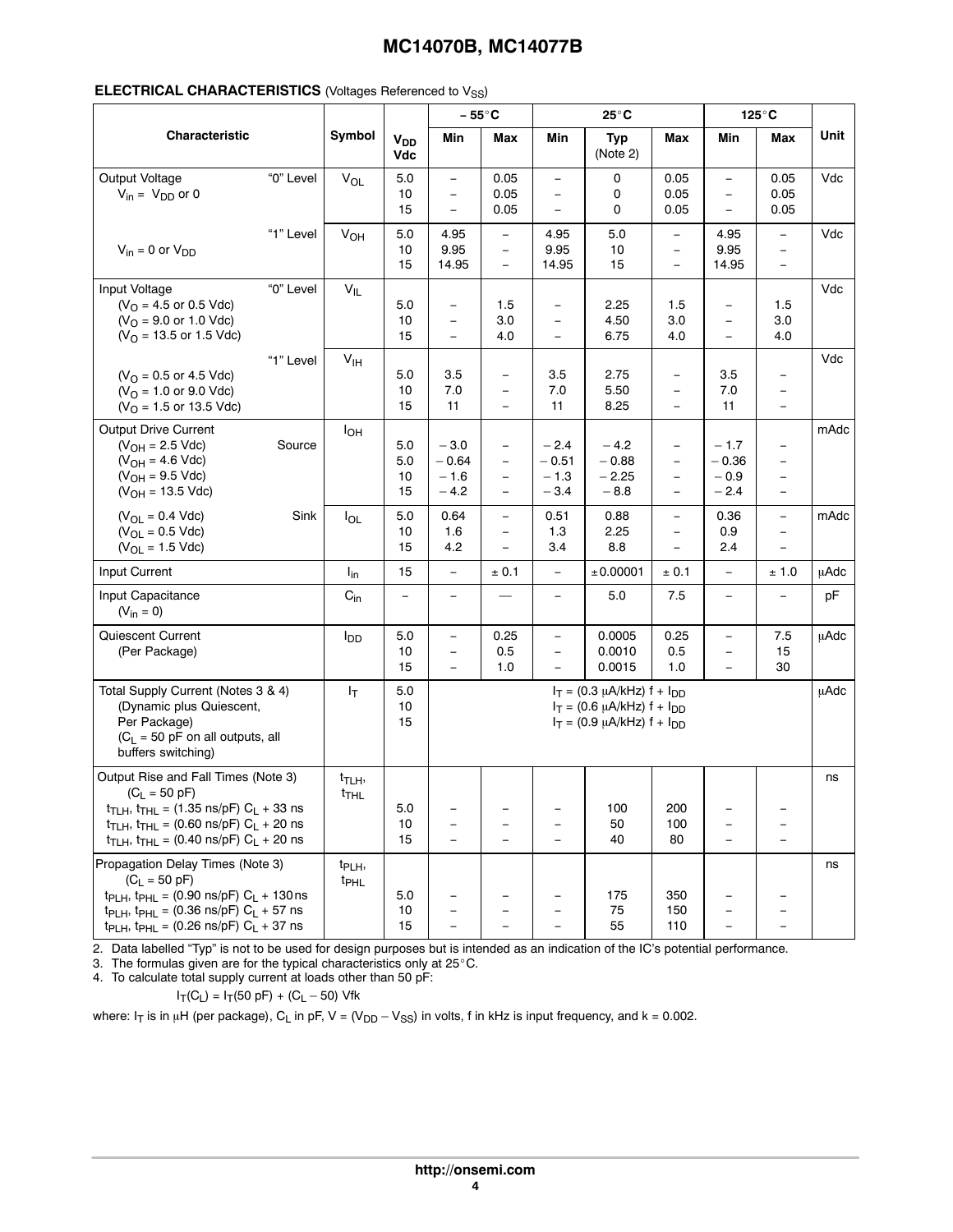# **PACKAGE DIMENSIONS**

**PDIP−14** CASE 646−06 ISSUE P



NOTES:<br>
1. DIMENSIONING AND TOLERANCING PER ANSI<br>
2. CONTROLLING DIMENSION: INCH.<br>
3. DIMENSION L TO CENTER OF LEADS WHEN<br>
FORMED PARALLEL.<br>
4. DIMENSION B DOES NOT INCLUDE MOLD FLASH.<br>
5. ROUNDED CORNERS OPTIONAL.

|            |            | <b>INCHES</b> | <b>MILLIMETERS</b> |              |  |
|------------|------------|---------------|--------------------|--------------|--|
| <b>DIM</b> | <b>MIN</b> | <b>MAX</b>    | <b>MIN</b>         | <b>MAX</b>   |  |
| А          | 0.715      | 0.770         | 18.16              | 19.56        |  |
| в          | 0.240      | 0.260         | 6.10               | 6.60         |  |
| С          | 0.145      | 0.185         | 3.69               | 4.69         |  |
| D          | 0.015      | 0.021         | 0.38               | 0.53         |  |
| F          | 0.040      | 0.070         | 1.02               | 1.78         |  |
| G          |            | 0.100 BSC     | 2.54 BSC           |              |  |
| н          | 0.052      | 0.095         | 1.32               | 2.41         |  |
| J          | 0.008      | 0.015         | 0.20               | 0.38         |  |
| κ          | 0.115      | 0.135         | 2.92               | 3.43         |  |
|            | 0.290      | 0.310         | 7.37               | 7.87         |  |
| M          | ---        | $10^{\circ}$  | ---                | $10^{\circ}$ |  |
| N          | 0.015      | 0.039         | 0.38               | 1.01         |  |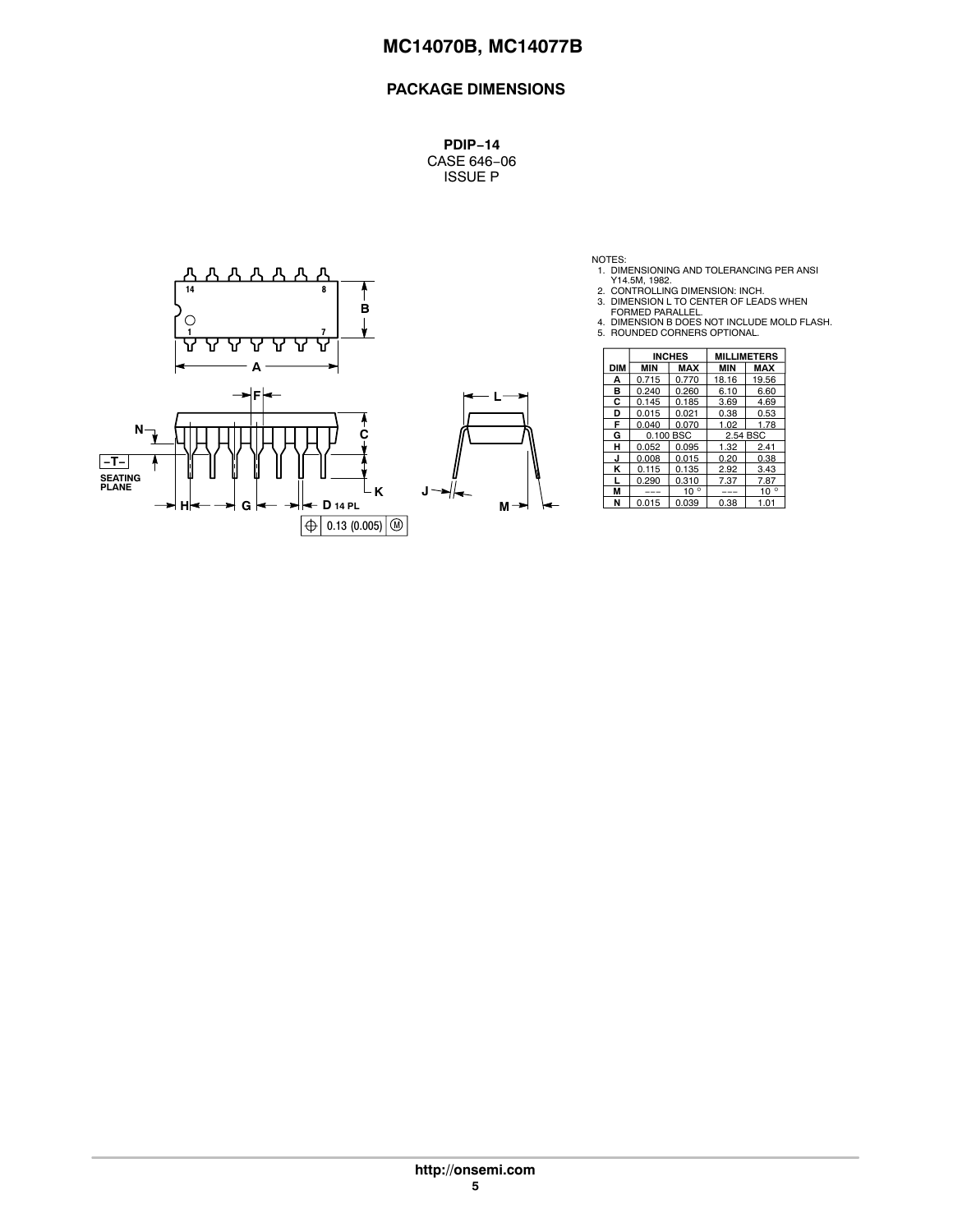# **PACKAGE DIMENSIONS**

**SOIC−14** CASE 751A−03 ISSUE H



NOTES:

- 1. DIMENSIONING AND TOLERANCING PER
- ANSI Y14.5M, 1982.<br>2. CONTROLLING DIMENSION: MILLIMETER.<br>3. DIMENSIONS A AND B DO NOT INCLUDE<br>MOLD PROTRUSION.
- 4. MAXIMUM MOLD PROTRUSION 0.15 (0.006) PER SIDE.
- 5. DIMENSION D DOES NOT INCLUDE DAMBAR PROTRUSION. ALLOWABLE DAMBAR PROTRUSION SHALL BE 0.127 (0.005) TOTAL IN EXCESS OF THE D DIMENSION AT MAXIMUM MATERIAL CONDITION.

|     |                     | <b>MILLIMETERS</b> |              | <b>INCHES</b> |  |
|-----|---------------------|--------------------|--------------|---------------|--|
| DIM | <b>MIN</b>          | <b>MAX</b>         | <b>MIN</b>   | <b>MAX</b>    |  |
| A   | 8.55                | 8.75               | 0.337        | 0.344         |  |
| в   | 3.80                | 4.00               | 0.150        | 0.157         |  |
| С   | 1.35                | 1.75               | 0.054        | 0.068         |  |
| D   | 0.35                | 0.49               | 0.014        | 0.019         |  |
| F   | 0.40                | 1.25               | 0.016        | 0.049         |  |
| G   |                     | 1.27 BSC           |              | 0.050 BSC     |  |
| J   | 0.19                | 0.25               | 0.008        | 0.009         |  |
| κ   | 0.10                | 0.25               | 0.004        | 0.009         |  |
| М   | $\circ$<br>$\Omega$ | $\circ$            | $\circ$<br>O | $\circ$       |  |
| P   | 5.80                | 6.20               | 0.228        | 0.244         |  |
| R   | 0.25<br>0.50        |                    | 0.010        | 0.019         |  |

#### **SOLDERING FOOTPRINT\***



\*For additional information on our Pb−Free strategy and soldering details, please download the ON Semiconductor Soldering and Mounting Techniques Reference Manual, SOLDERRM/D.